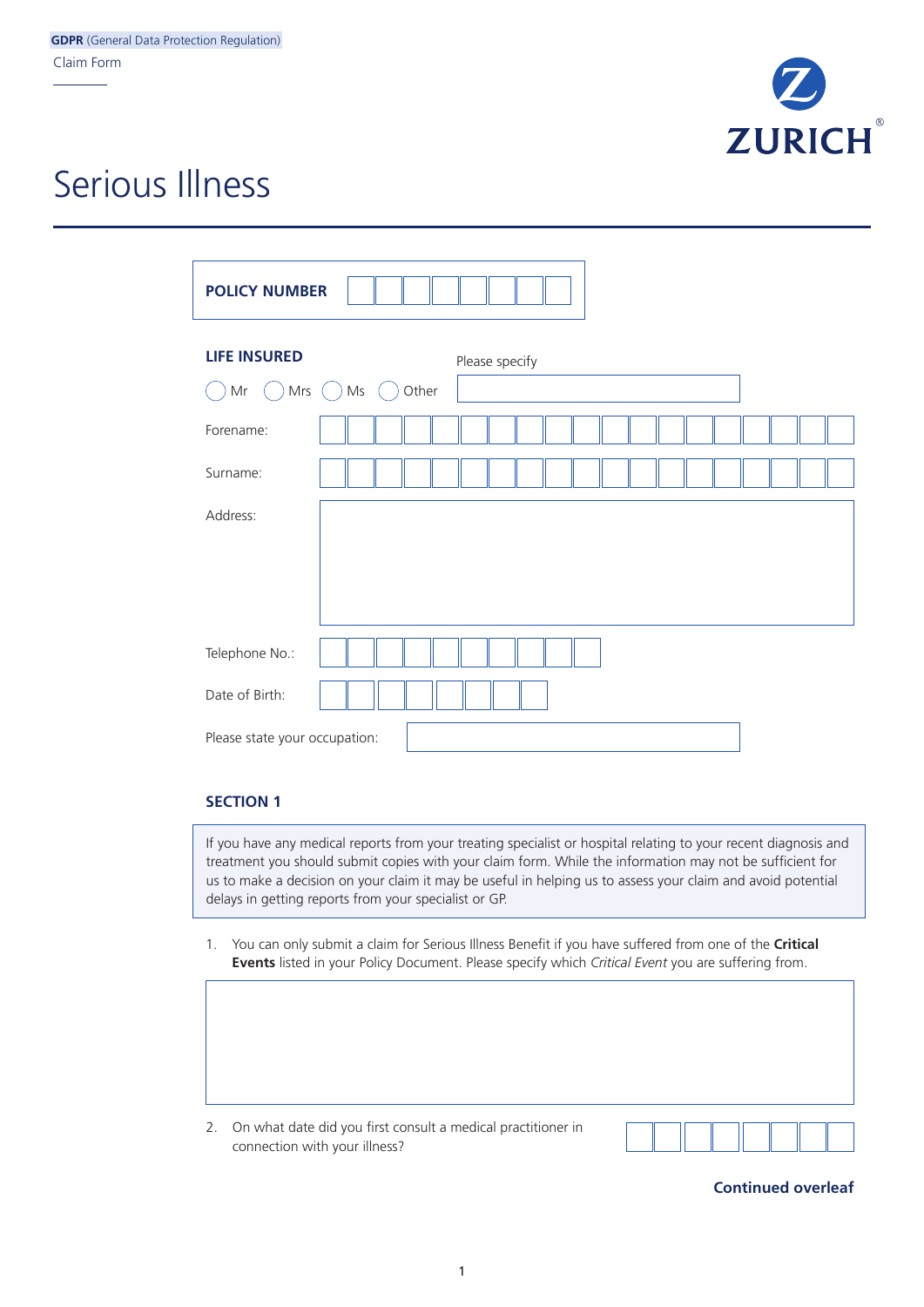| 3. | Was this your usual medical attendant?<br>No<br>Yes                                                                                           |    |
|----|-----------------------------------------------------------------------------------------------------------------------------------------------|----|
| 4. | If not, please confirm the name and address of the doctor attended.                                                                           |    |
|    |                                                                                                                                               |    |
|    |                                                                                                                                               |    |
| 5. | (a) What symptoms preceded diagnosis of the illness?                                                                                          |    |
|    |                                                                                                                                               |    |
|    |                                                                                                                                               |    |
|    | (b) on what date did they commence?                                                                                                           |    |
| 6. | Have you undergone any tests or investigations to confirm the diagnosis?<br>Yes                                                               | No |
|    | If yes, please supply details as to the nature, date and result of the tests/investigations and the name of<br>the doctor who performed them: |    |
|    |                                                                                                                                               |    |
|    |                                                                                                                                               |    |
|    |                                                                                                                                               |    |
|    |                                                                                                                                               |    |
|    |                                                                                                                                               |    |
| 7. | What treatment have you received, or are you currently receiving, in connection with your illness.                                            |    |
|    |                                                                                                                                               |    |
|    |                                                                                                                                               |    |
|    |                                                                                                                                               |    |
|    |                                                                                                                                               |    |
| 8. | Have you previously suffered from, or received treatment for, a similar illness?<br>Yes                                                       | No |
|    | If yes, please provide details of the dates of previous occurrences or treatment.                                                             |    |
|    |                                                                                                                                               |    |
|    |                                                                                                                                               |    |
|    |                                                                                                                                               |    |
|    |                                                                                                                                               |    |
| 9. | Has any member of your immediate family suffered from a similar,<br>or related, illness?<br><b>No</b><br>Yes                                  |    |
|    | If yes, please state the relationship and nature of illness suffered and the date this illness was first<br>diagnosed.                        |    |
|    |                                                                                                                                               |    |
|    |                                                                                                                                               |    |
|    |                                                                                                                                               |    |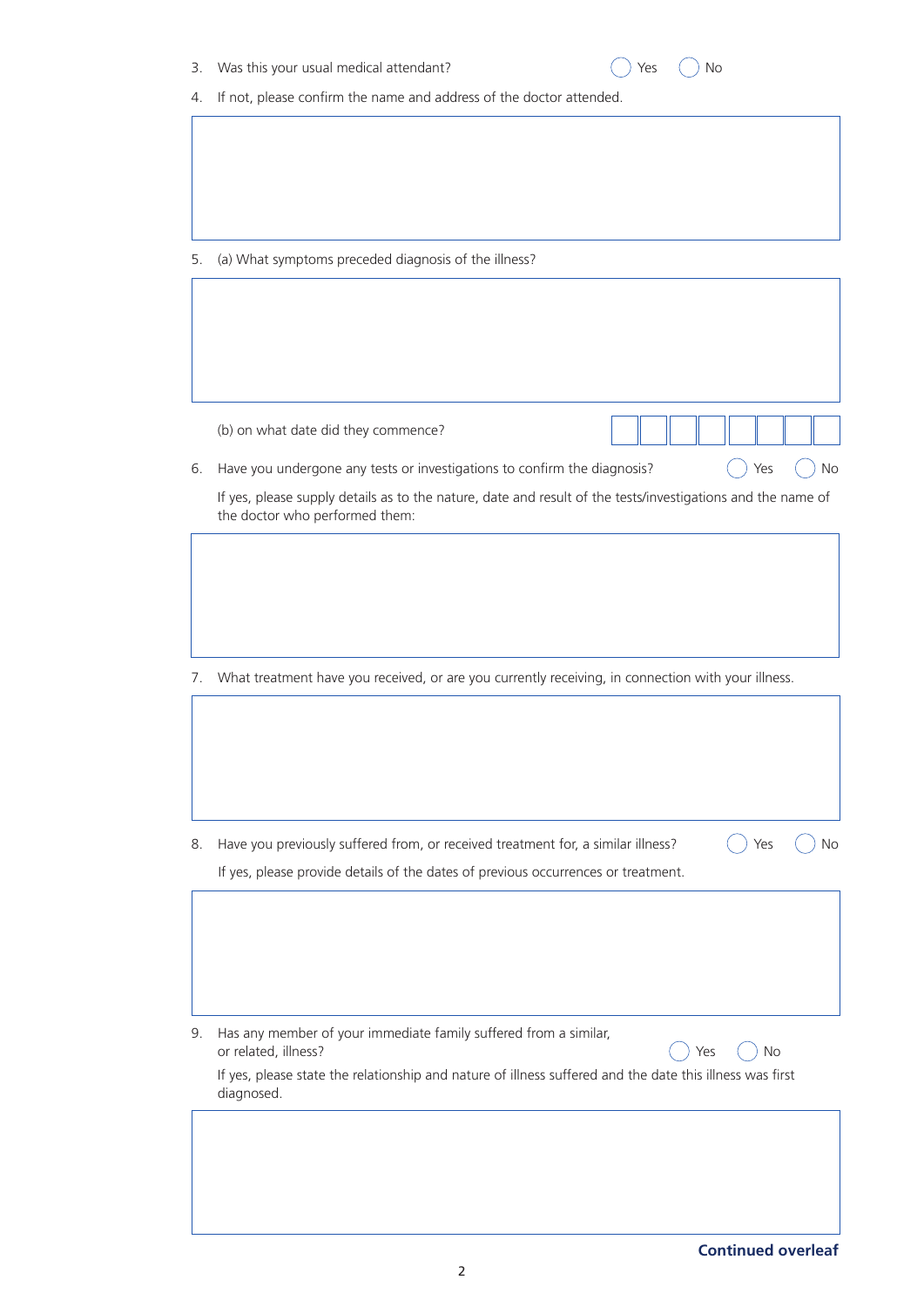| 10. Do you smoke cigarettes?                                                                          | ves              |
|-------------------------------------------------------------------------------------------------------|------------------|
| If yes, what is your daily consumption?                                                               |                  |
| If yes, what date did you commence smoking?                                                           |                  |
| If you are not currently a smoker, can you advise if you<br>have ever smoked in the past?             | <b>No</b><br>Yes |
| If yes, please indicate what dates you smoked in the past and the duration of time you were a smoker? |                  |
|                                                                                                       |                  |

11. Please provide full details of any other insurance policies under which you may receive payment for this condition, stating the name of the insurer, policy number and start date of policy.

12. What is the name and address of your usual medical attendant?

13. Please confirm the Name and Address of the Specialist being attended in relation to your illness.

14. Have you consulted any other doctor, specialist or hospital as an in-patient or as an outpatient?

If yes please supply their names and addresses along with the date of first attendance and most recent attendance:

**Continued overleaf**

Yes  $\bigcap$  No